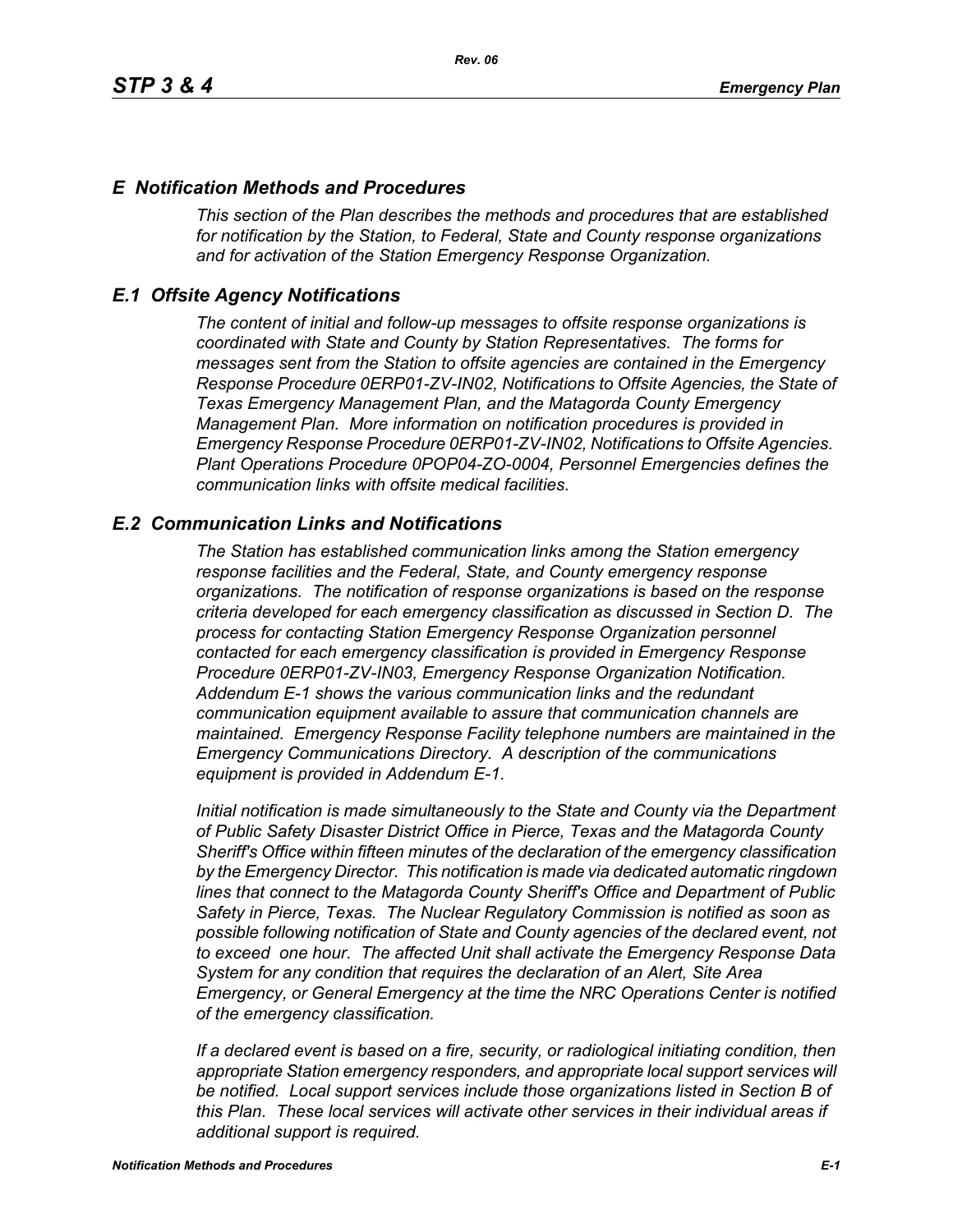# *E.2.1 Unusual Event*

*For an Unusual Event, emergency classification, the Shift Supervisor serving as Emergency Director, will initiate notifications in accordance with Emergency Response Procedure 0ERP01-ZV-IN02, Notifications to Offsite Agencies, and 0ERP01-ZV-IN03, Emergency Response Organization Notification. These procedures are prepared to meet the requirements of Code of Federal Regulations, Title 10, Part 20.2202 or 50.72.*

# *E.2.2 Alert*

*For an Alert emergency classification, the Emergency Director will initiate notifications in accordance with Emergency Response Procedure 0ERP01-ZV-IN02, Notifications to Offsite Agencies, and augment the onshift duty complement using 0ERP01-ZV-IN03, Emergency Response Organization Notification. The Station Emergency Response Organization will be notified and requested to report to their respective Emergency Response Facilities. The Operations Support Center and the Technical Support Center will be activated. The Emergency Operations Facility and Joint Information Center are staffed as a precautionary action, and may be activated at the discretion of the Emergency Director. Dose projection capability is provided in the Emergency Operations Facility at an Alert. Personnel in the Emergency Operations Facility act in a support role to the Technical Support Center. The purpose of this emergency classification is to provide early and prompt notification of minor events which could lead to more serious consequences given operator error or equipment*  failure, or which may be indicative of more serious conditions that are not yet fully *realized.*

# *E.2.3 Site Area Emergency*

*For a Site Area Emergency classification, the Emergency Director will initiate notifications in accordance with Emergency Response Procedure 0ERP01-ZV-IN02, Notifications to Offsite Agencies, and augment the activated ERO staff utilizing 0ERP01-ZV-IN03, Emergency Response Organization Notification. Members of the Station Emergency Response Organization are notified and requested to report to their respective emergency response facilities which are activated at the Site Area Emergency. The emergency classification reflects conditions where full mobilization of emergency personnel is indicated, as well as, the dispatch of Offsite Field Teams with associated communications.*

*The Department of State Health Services, shall establish communications with the Matagorda County Emergency Management Organization, the Texas Department of Public Safety, the Governor's Division of Emergency Management, and the Station.* 

*The Department of State Health Services, may activate its Radiological Response Organization and dispatch Radiological Response Teams to the site environs to perform radiological monitoring and environmental impact assessment. The Emergency Management Council is activated upon notification of the declared event by the Station. The Department of State Health Services may dispatch a mobile environmental analysis and sampling vehicle to the Staging Area at the Bay City Civic Center to assist the Radiological Response Teams.*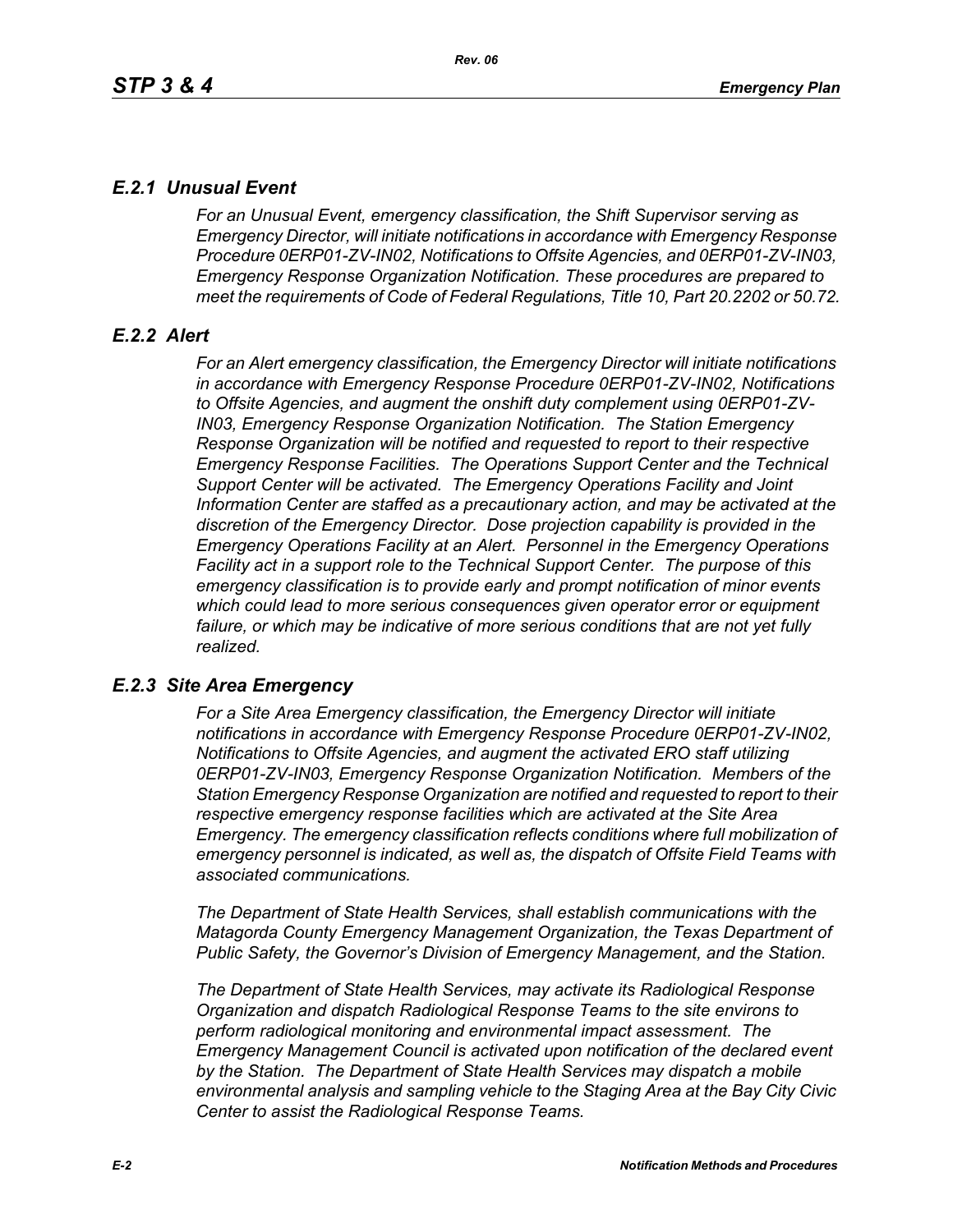# *E.2.4 General Emergency*

*For a General Emergency classification, the Emergency Director will initiate notifications in accordance with Emergency Response Procedure 0ERP01-ZV-IN02, Notifications to Offsite Agencies, and notify Emergency Response Organization personnel utilizing 0ERP01-ZV-IN03, Emergency Response Organization Notification. The entire Station Emergency Response Organization is notified and directed to report to their respective emergency response facilities. The emergency classification reflects conditions requiring immediate implementation of appropriate predetermined protective actions.*

*The Department of State Health Services, shall establish communications with the Matagorda County Emergency Management Organization, the Texas Department of Public Safety, the Governor's Division of Emergency Management, and the Station.*

*The Department of State Health Services, may activate its Radiological Response Organization and dispatch Radiological Response Teams to the site environs to perform radiological monitoring and environmental impact assessment. The Department of Public Safety may provide escort for the Department of State Health Services, Radiological Response Team personnel. The Emergency Management Council is activated upon notification of the declared event by the Station. The Department of State Health Services will dispatch a mobile environmental analysis and sampling vehicle to the Staging Area at the Bay City Civic Center to assist the Radiological Response Teams.*

#### *E.3 Notification of the General Public*

*The general public (resident and transient population) will be notified of an Unusual Event through press releases, radio broadcasts, and other news media. The general public will be notified of Alert or higher declarations through news advisories and/or Emergency Alert System messages prepared by Matagorda County Emergency Management officials. During emergencies that may require the implementation of protective actions, the general public will be alerted by the Prompt Notification System, which consists of alert radios, warning sirens, and news advisories and/or Emergency Alert System messages. This system is designed to enable the County authorities to notify essentially all of the population within the Emergency Planning Zone within about fifteen minutes.* 

*Sirens are utilized to alert the more densely populated areas identified on Figure E-1. This system was designed considering the Federal Emergency Management Agency's Outdoor Warning System Guide (CPG-17), Federal Emergency Management Agency - Report-10, and the Nuclear Regulatory Commission's guidance presented in NUREG-0654/FEMA-REP-1, Rev. 1. All sirens have a single tone, two signal capability with a required signal duration of at least three minutes. The siren system is activated from the Matagorda County Sheriff's Office, or from the Station Emergency Operations Facility; individual sirens can be activated singularly at the individual siren location. The Station is responsible for the maintenance and routine testing of the siren system in accordance with NUREG 0654/Federal Emergency Management Agency Report-1 and the siren manufacturer's technical manual.*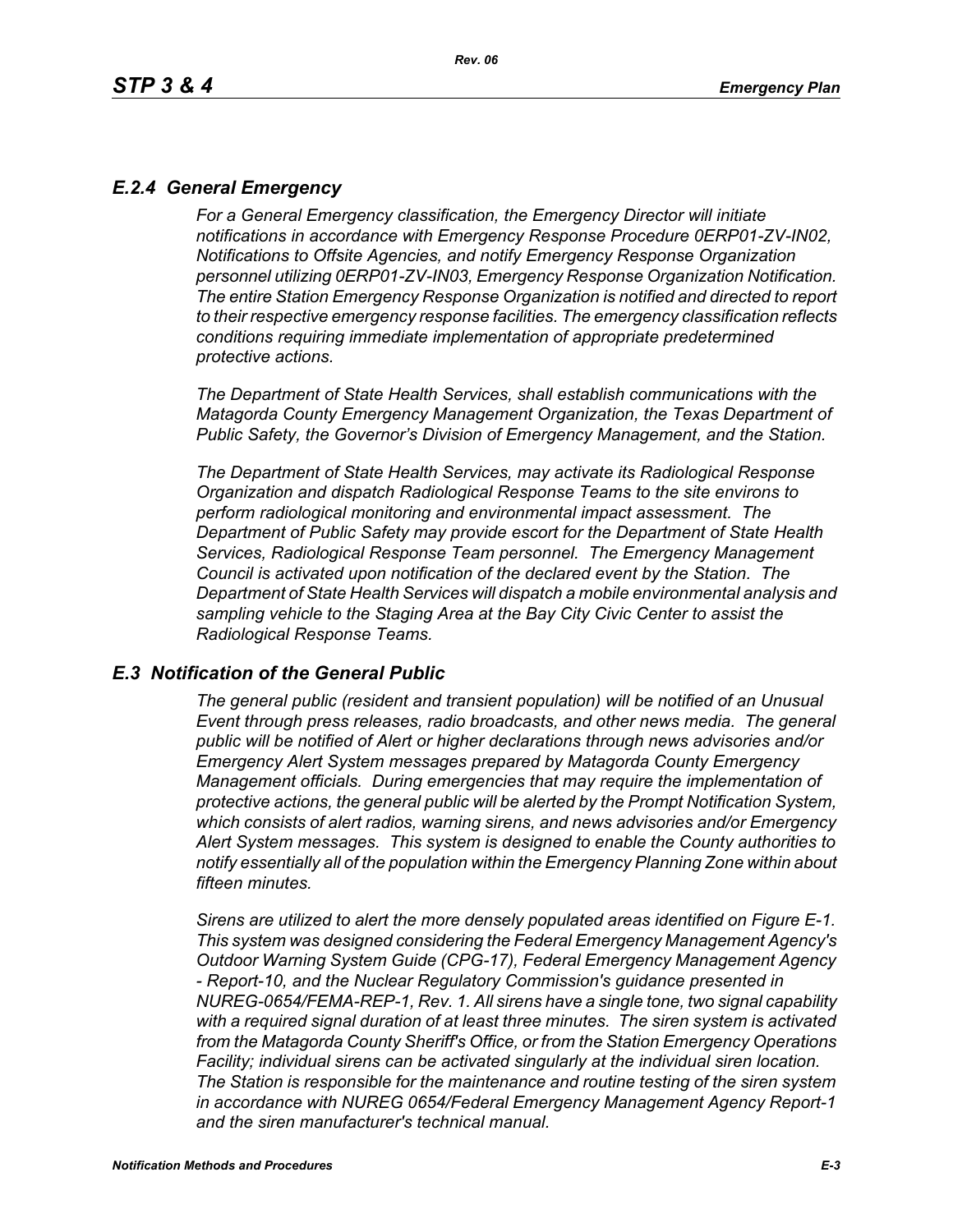*Deficiencies that are identified in the routine testing of the siren subsystem shall be corrected in an expedient manner not to exceed four months [10CFR50.54(s)(2)]. During this period of time, alternate notification methods shall be provided for residents within the siren's coverage, if the deficiency renders a siren out-of-service. This service is described in Matagorda County Emergency Management Plan Procedures.*

*The warning sirens and alert radios are activated by radio signal. The primary activation point is the Matagorda County Sheriff's Office. The sirens are activated by radio directly from the Sheriff's Office. The alert radios are activated by an Emergency Alert System signal from KMKS FM Radio Station in Bay City based on direction from Matagorda County Emergency Management officials. This service to the general public is provided 24 hours per day to accommodate day or night activation's. The secondary control point for the siren system is the Station Emergency Operations Facility. The siren system will be activated at the secondary control point only as directed by the Matagorda County Emergency Management officials and as approved by the Emergency Director.* 

*Reasonable efforts shall be made to provide alert radios to residences within the ten mile emergency planning zone that are outside the effective coverage area of the siren system, as well as to major businesses, recreational areas and schools within the ten mile emergency planning zone. The alert radios are tested on a regular basis with activation of the test signal for the Emergency Alert System. Radios have a battery backup provision in the event of power failure. Instructions for use accompany the radio package. Maintenance and documentation is the responsibility of the Station.* 

*The public receives instructions periodically that they are to tune to their local Emergency Alert System radio station, KMKS FM Radio, for emergency instructions whenever the sirens or alert radios are activated. The Emergency Alert Messages originate from Matagorda County officials.* 

#### *E.4 Matagorda County Instructions to the Public*

*Matagorda County Emergency Management officials may use preformatted messages which give instructions to the public regarding specific protective actions to be taken by occupants of affected areas, if protective actions become necessary. Typical text for the messages are provided in the Matagorda County Emergency Management Plan Procedures. The Station has established notification methods and will provide information to Matagorda County that will allow officials of Matagorda County to make decisions on the appropriate public warning messages to be broadcast via the Emergency Alert System.*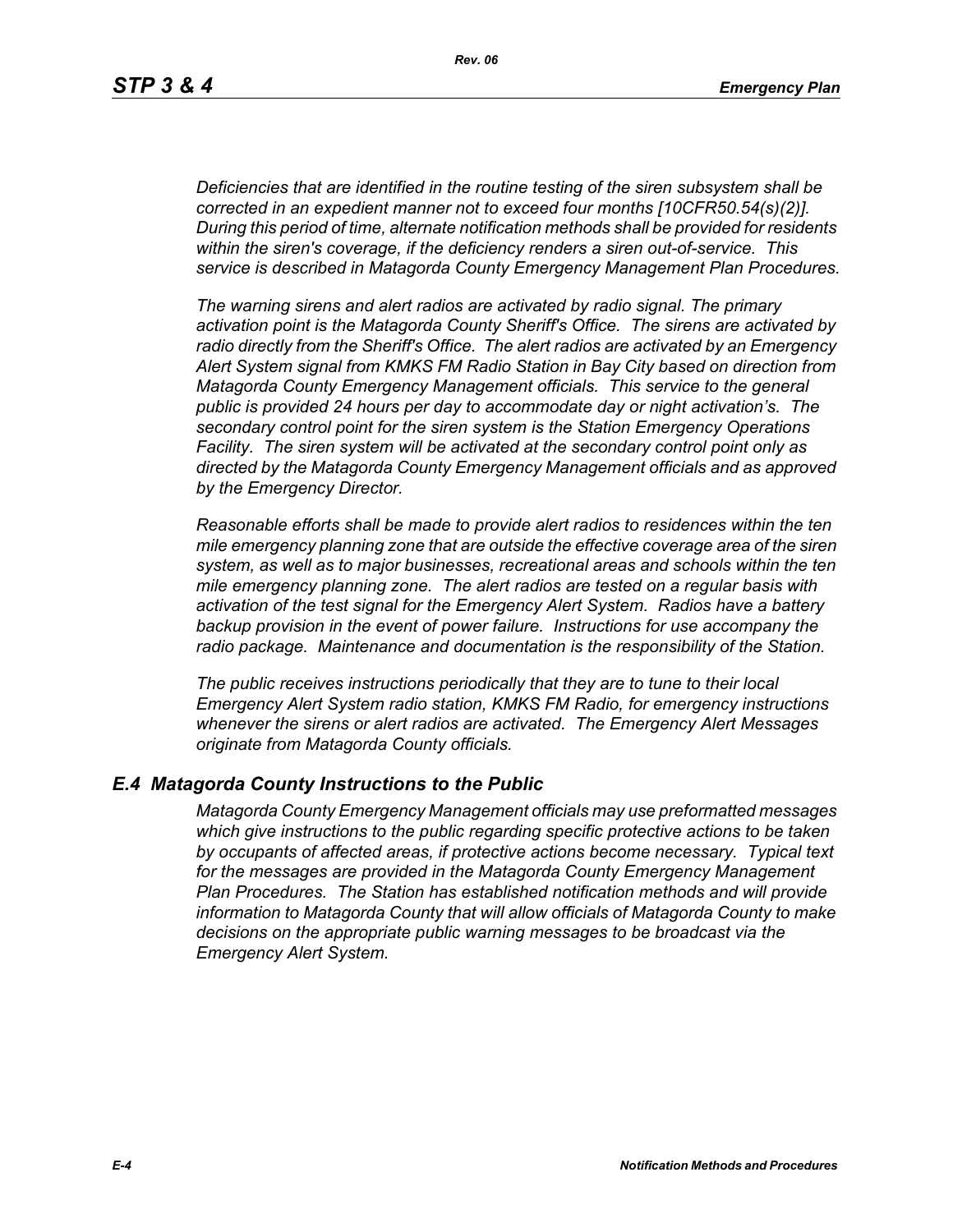# *Addendum E-1 Emergency Response Facilities Communications Page 1 of 3*

# *1.0 Function*

*The communications systems are designed to provide rapid and efficient communications required for operation and administration of the plant under all operating and emergency conditions. The diverse subsystems provided assure that adequate onsite and offsite communications are available to support orderly plant operation, shutdown, firefighting, and evacuation. In addition, attention is given to maintaining contact with the Matagorda County Sheriff's Office, the Department of Public Safety Disaster District in Pierce, Texas, and the Nuclear Regulatory Commission.*

## *2.0 Design Bases*

*The communications systems are not safety related and have no safety design bases. Failure of these systems shall not compromise any safety-related system nor require a plant shutdown.*

*The communications systems are designed to provide effective onsite and offsite communications. It allows operation and administration of the plant during all modes of operation.*

#### *3.0 Description*

#### *3.1 The following typical subsystems are provided:*

- *Telephone System*
- *Public Address (paging/alarm system)*
- *Maintenance Jack System*
- *Two-way Radio System*
- *Radio Paging System (beeper)*
- *Communications Console*
- *Satellite Telephone*
- *Emergency Notification & Response System (ENRS)*

#### *3.1.1 Onsite Communications Systems*

#### *3.1.1.1 Telephone System*

*The telephone system is a Public Branch Exchange system that provides dial access to General Telephone Company of the Southwest in the Palacios central office, and microwave circuits to Bay City and Houston. The system has an independent, automatic starting and switching, backup power source. Additionally, dial*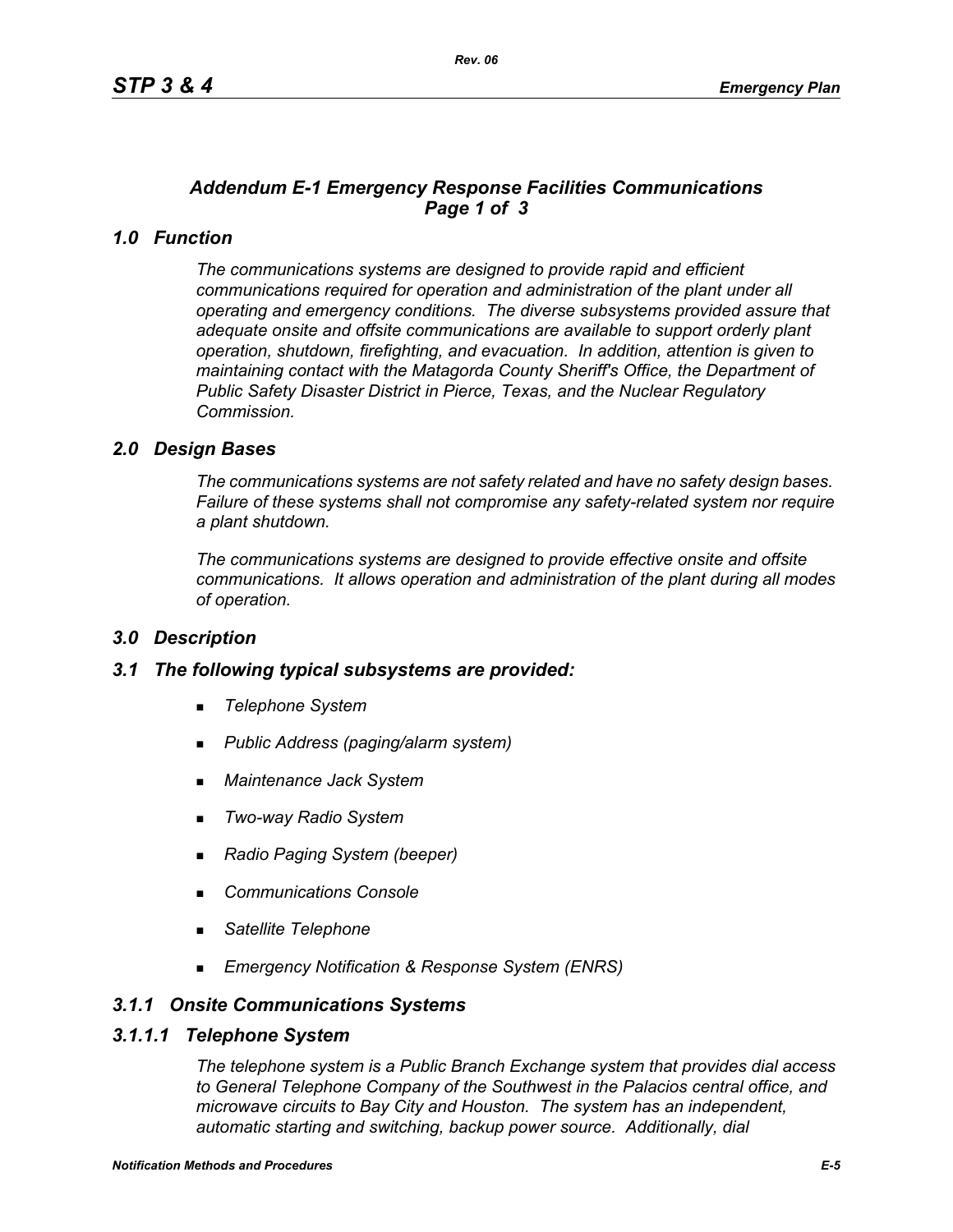# *Addendum E-1 Emergency Response Facilities Communications Page 2 of 3*

*access to the plant voice paging system, the radio paging system (beeper) and telecopiers is provided.*

# *3.1.1.2 Public Address (Paging/Alarm System)*

*The voice paging and alarm system is provided to transmit routine messages, and emergency signals, such as fire, plant evacuation, and radiation emergency alarms. Flashing lights are provided in high noise areas inside plant buildings.*

## *3.1.1.3 Maintenance Jack System*

*Telephone jack stations are provided throughout the plant for operating convenience during repair, operation, and maintenance of equipment required for safe shutdown.* 

*Two-Way Radio System Radio repeater base stations provide communication between control base stations, mobile units and hand-held portable radios within the plant area. Self-contained batteries power hand-held portables.* 

# *3.1.1.4 Radio Paging System (Beeper)*

*The radio paging system includes a fixed transmitter and receives only portable units. The pager system is a tone system that may be activated from plant telephones or from offsite touch-tone telephones.* 

#### *3.1.1.5 Communications Consoles*

*The communications consoles provide plant operators with access to the telephone system, two-way radio channels, radio paging systems, and the public address systems. Plant emergency and fire alarm signals are activated from designated communications consoles.*

# *3.1.1.6 Emergency Notification & Response System (ENRS)*

*ENRS is an offsite automated computer operated system used for ERO pager activation and AutoDial Telephone notification of declared emergencies. This system maintains a redundant system in case of a primary system failure. A backup to the offsite automated computer system consists of activation of all STPNOC ERO pagers.*

# *3.1.2 Offsite Communications Systems*

*Access to the nationwide dial telephone network is through the local telephone exchange at Palacios, Texas. The exchange is owned and operated by General Telephone Company of the Southwest. The Center Point Energy microwave system also provides communication circuits into Houston. Offsite communication with the commercial telephone network is established via these circuits and can be accessed from both the Control Rooms, both Technical Support Centers, and the Emergency Operations Facility.*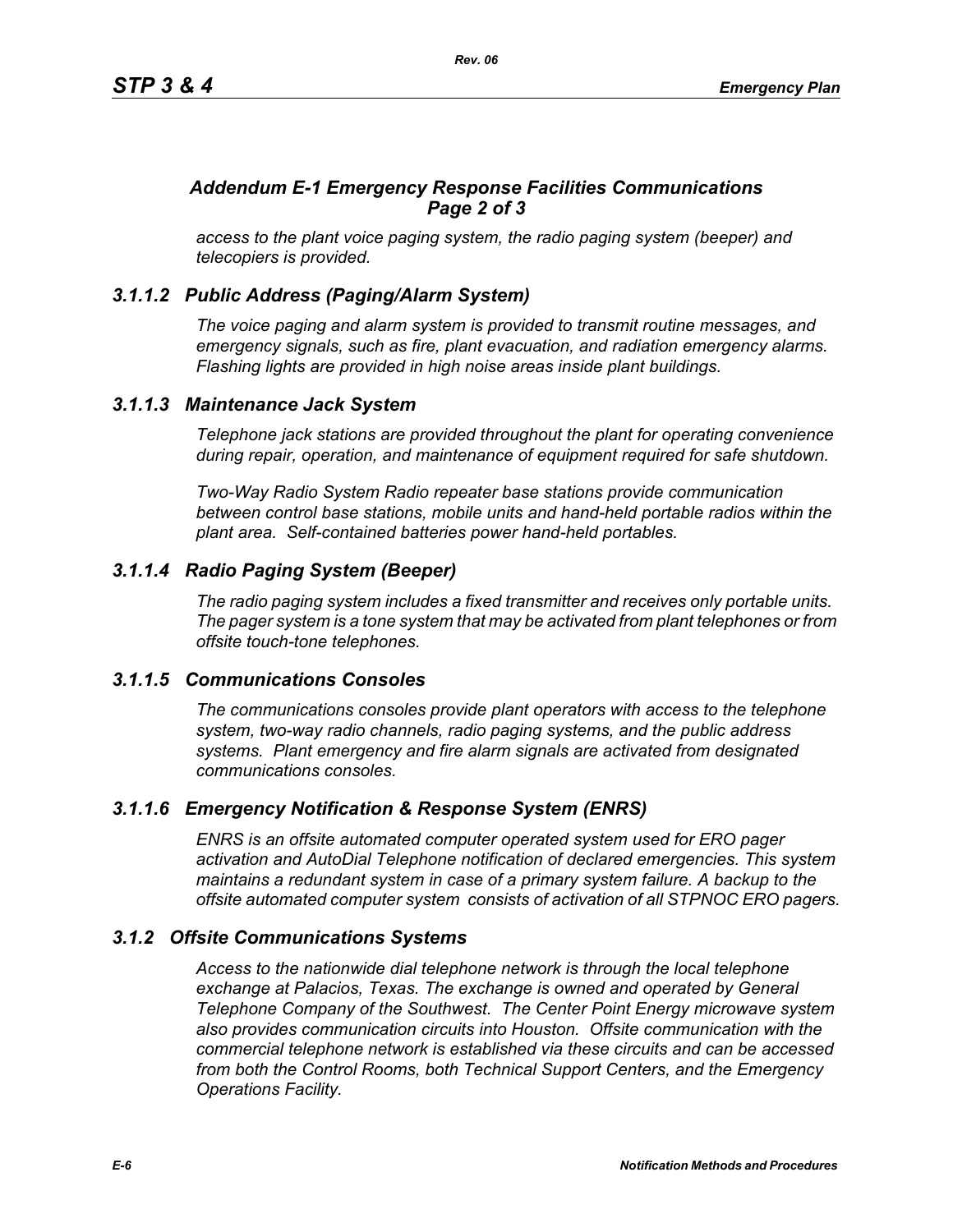## *Addendum E-1 Emergency Response Facilities Communications Page 3 of 3*

*Dedicated automatic ringdown lines allow immediate and direct contact with the Matagorda County Sheriff's Office and the Texas Department of Public Safety, Disaster District Sub 2C in Pierce.*

 *The Federal Telephone System (FTS) 2001 is a dedicated telephone system for establishing contact with the Nuclear Regulatory Commission Operations Center in Rockville, Maryland. This telephone circuit is also known as the Emergency Notification System.*

*The Health Physics Network, another Federal Telephone System (FTS) 2001 dedicated telephone system, is designed to provide communications with the NRC Health Physics Section and/or other nuclear power plants during a declared emergency or drill/exercise.*

*Special telephone service circuits allow immediate and direct contact with the STP Coordinator.*

*A satellite telephone is maintained in the Control Rooms. This telephone can be operated on Alternating Current or Direct Current power and provides worldwide access via satellite in case of a total loss of all telephone capability to the Station and/or surrounding area.*

#### *3.2 Operation*

*The communications systems are designed to allow contact among plant personnel, and plant-to-offsite communications during normal and emergency conditions.Station procedure 0PGP05-ZV-0011, Emergency Communications, provides guidance regarding the operation of the Emergency Communication systems when responding to an emergency or drill/exercise. Station procedures 0PGP05-ZV-0002, Emergency Response Activities Schedule, and 0PGP07-ZA-0011, Communication Systems, provide details on the maintenance and testing requirements for the communication systems.*

#### *3.3 Systems Interface*

*The telephone system provides interface between incoming telephone lines, the microwave system, plant voice paging system, radio-paging system, communications consoles and other associated equipment. The communications consoles interface with the telephone system, the radio system, and the plant voice paging system. Radio and telephone equipment used in the Technical Support Centers and Emergency Operations Facility are powered from separate non-Class 1E diesel generator-backed busses. Refer to Figure E-2, Typical Emergency Response Facilities Communications Pathway.*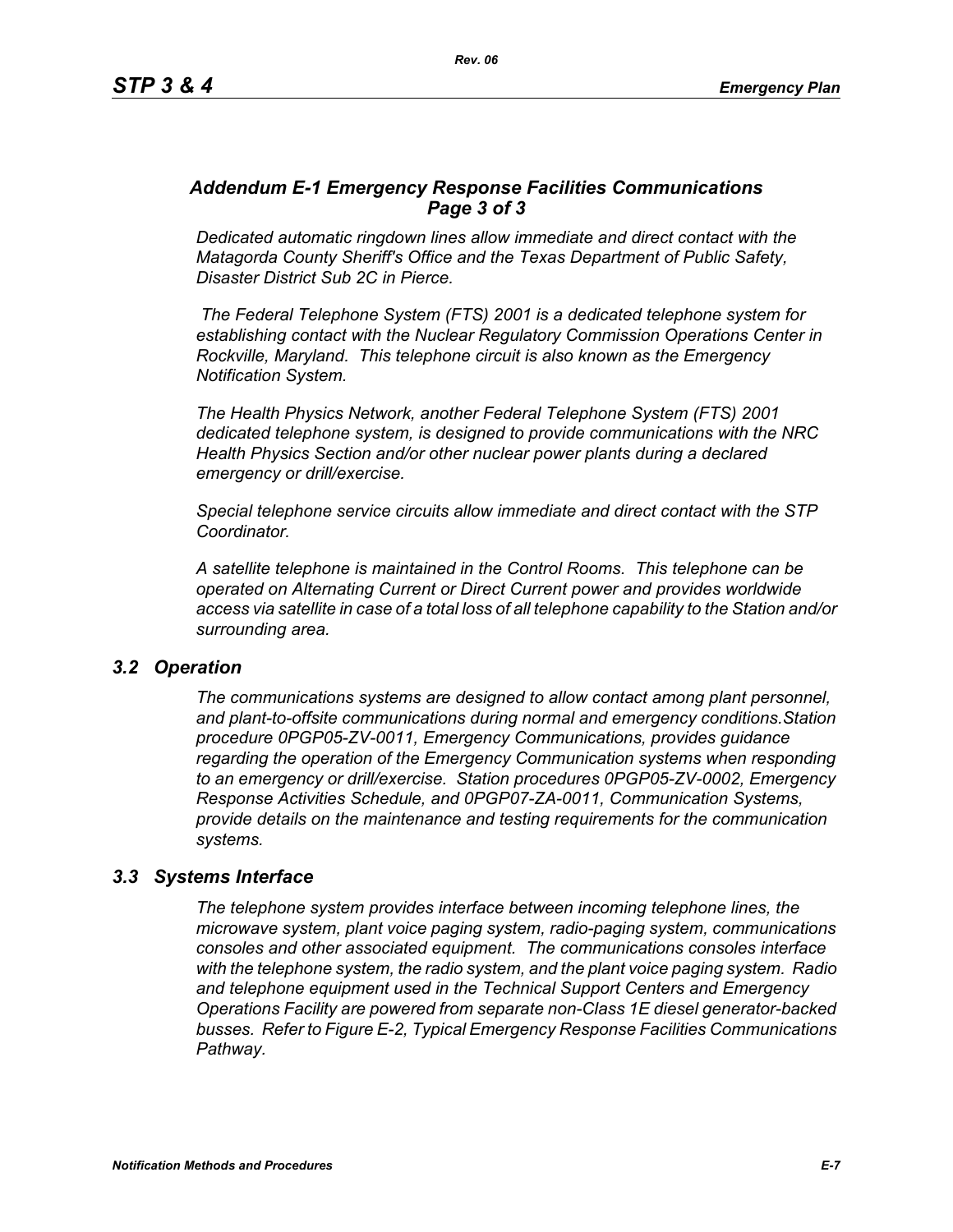

*Rev. 06*

*STP 3 & 4*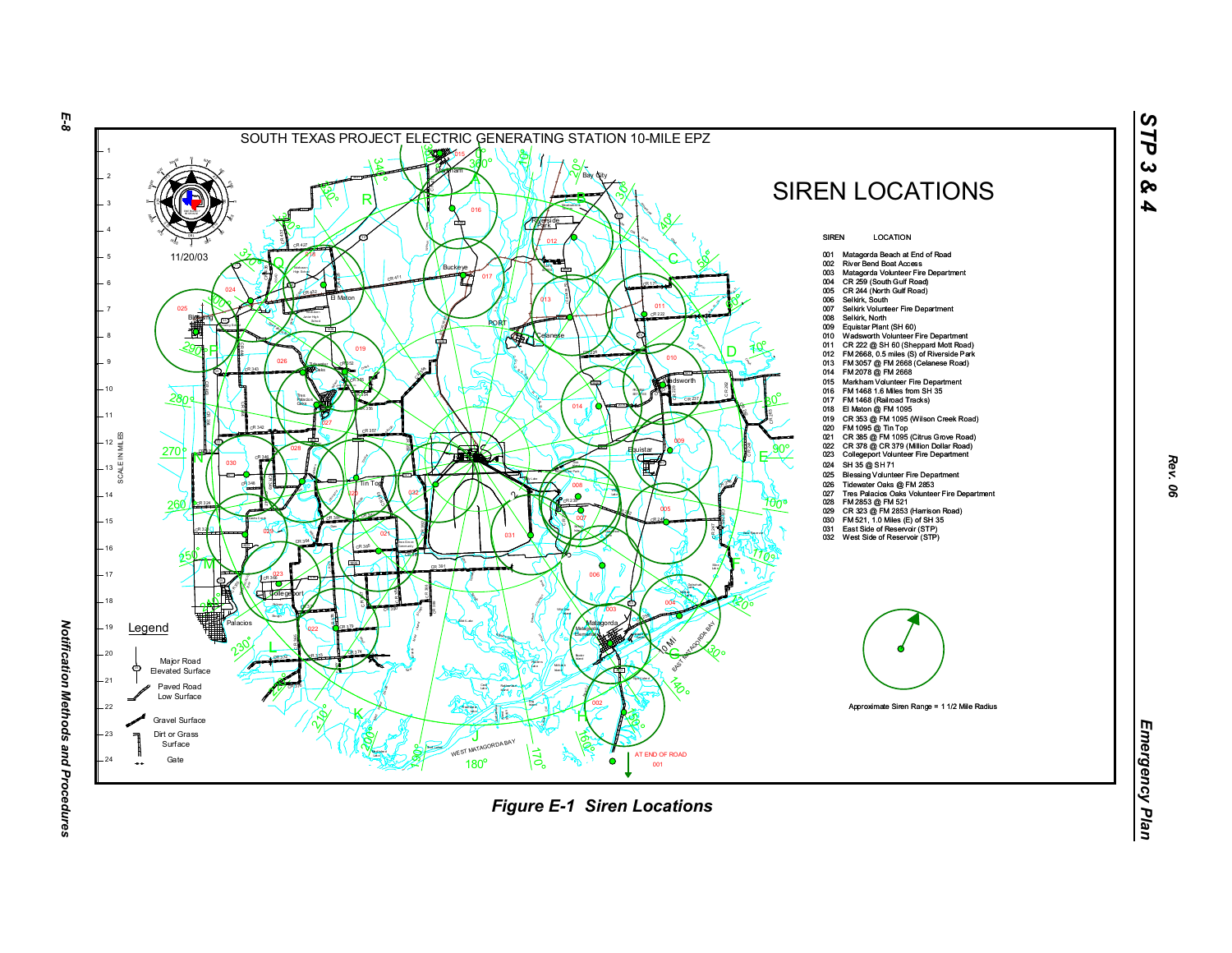

*Figure E-2 Typical Emergency Response Facilities Communications Pathway*